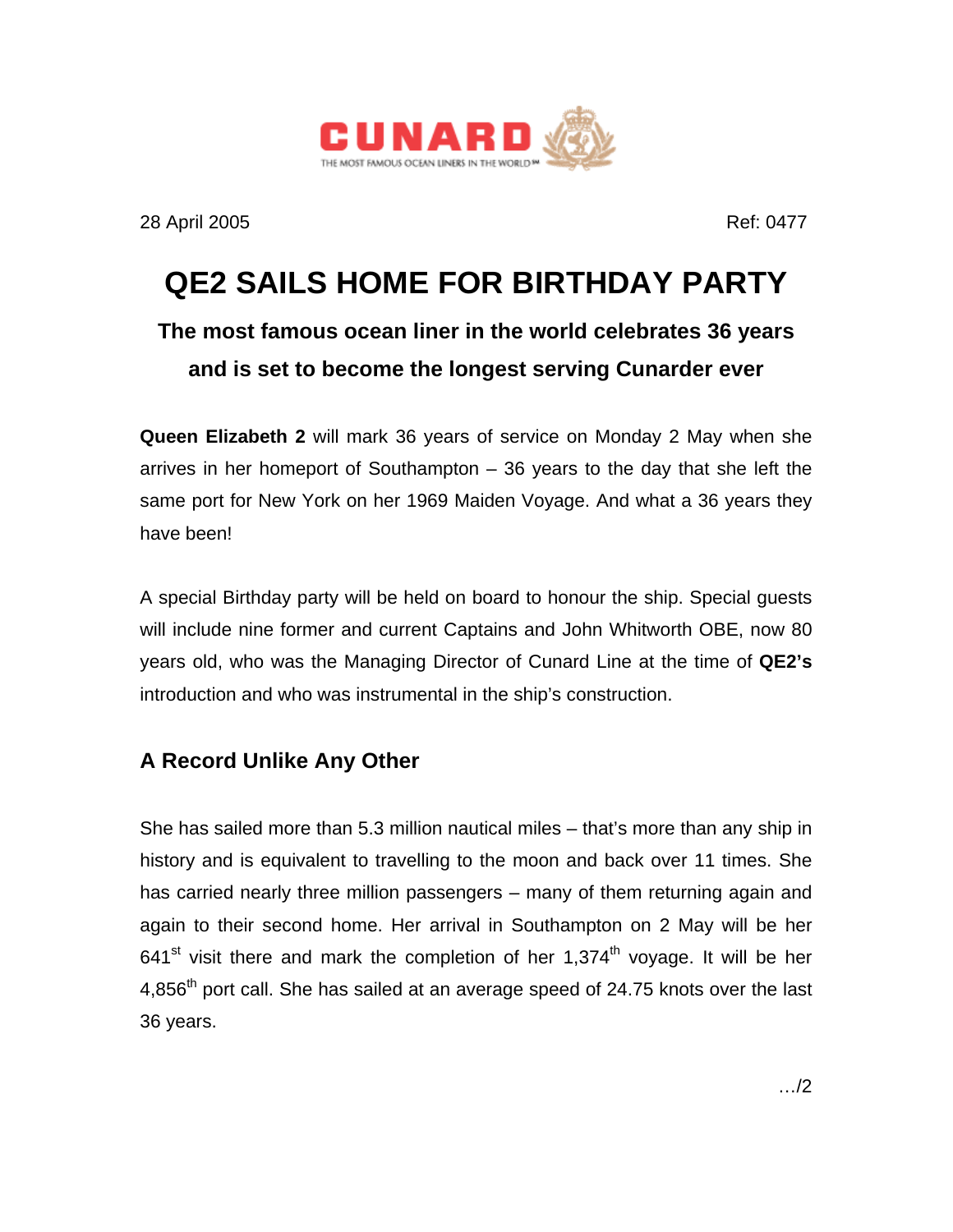**QE2** can sail backwards faster than most cruise ships can sail forwards and one gallon of fuel moves her 49.5 feet! She has made 795 Atlantic crossings and completed 23 full World Voyages. In that time she has been commanded by 23 Captains.

### **A History Unlike Any Other**

**QE2** was launched by Her Majesty the Queen in 1967 and was the last passenger ship to be built on the Clyde. For the last 36 years **QE2** has been the most famous passenger liner in the world and yet when she was introduced city analysts claimed that the age of the liner was dead and that **QE2** would be mothballed within six months. How wrong they were!

She was one of the star attractions when she led the Tall Ships into New York Harbour for the Statue of Liberty's centenary celebrations in 1986; over one million sightseers flocked to see her when she called at Liverpool for the first time during Cunard's 150th anniversary celebrations in 1990 and she was at the head of the flotilla reviewed by the Queen on the  $50<sup>th</sup>$  Anniversary of 'D' Day in 1994. This year she will play a key role in the Trafalgar Commemorations in June.

However, **QE2's** history has not only been one of sedate cruises, ecstatic welcomes and luxury living. In 1982, she was requisitioned by the Government for service in the Falklands Campaign - and so joined the ranks of the great Cunarders called upon to serve the country in times of conflict.

In fact **QE2** goes from great things to greater and many sailings this year – her second season of European cruises – are already sold out.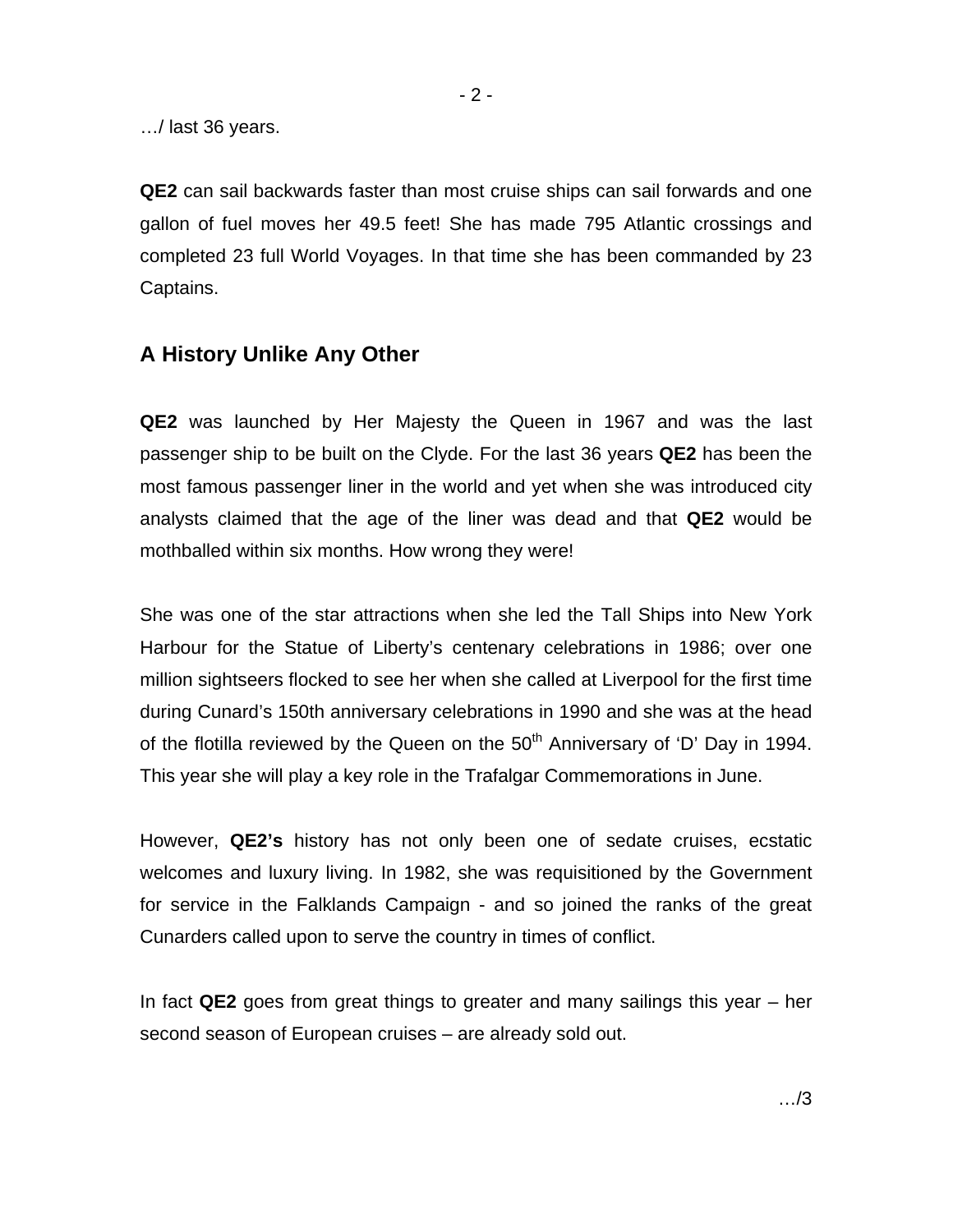…/ already sold out.

### **Longest Serving Cunarder**

2005 is a special year for **QE2**. On 4 September, she becomes the longest serving Cunarder ever when she passes the 36 years 4 months and 2 days' record of **Scythia**, which sailed from 1921 to 1957.

**QE2** was also the Cunard flagship for longer than any other from 1969 until she handed over the role to **Queen Mary 2** last year, and in November last year she became the longest serving Cunard express liner when she passed the 35 years 6 months and 1 day record previously set by **Aquitania** which served Cunard Line, in peace and in war, from May 1914 to December 1949.

- Ends -

#### **Notes to Editors**

**A complete list of QE2 Fun Facts and Statistics is attached. A complete fact sheet on QE2 is available on request.** 

| <b>For Further PRESS Information</b>                                 |               |  |
|----------------------------------------------------------------------|---------------|--|
| <b>Contacts</b>                                                      |               |  |
| Eric Flounders, Corporate Communications Manager:                    | 0207 940 5390 |  |
| eric.flounders@cunard.co.uk                                          |               |  |
| Michael Gallagher, Corporate Communications Executive: 0207 940 5391 |               |  |
| michael.gallagher@cunard.co.uk                                       |               |  |
| Or visit the Cunard website: www.cunard.co.uk                        |               |  |
| <b>Photography</b>                                                   |               |  |
| Images of QE2 are available for downloading at: www.cunardimages.com |               |  |
| $password - quyonda$<br><b>login</b> – press                         |               |  |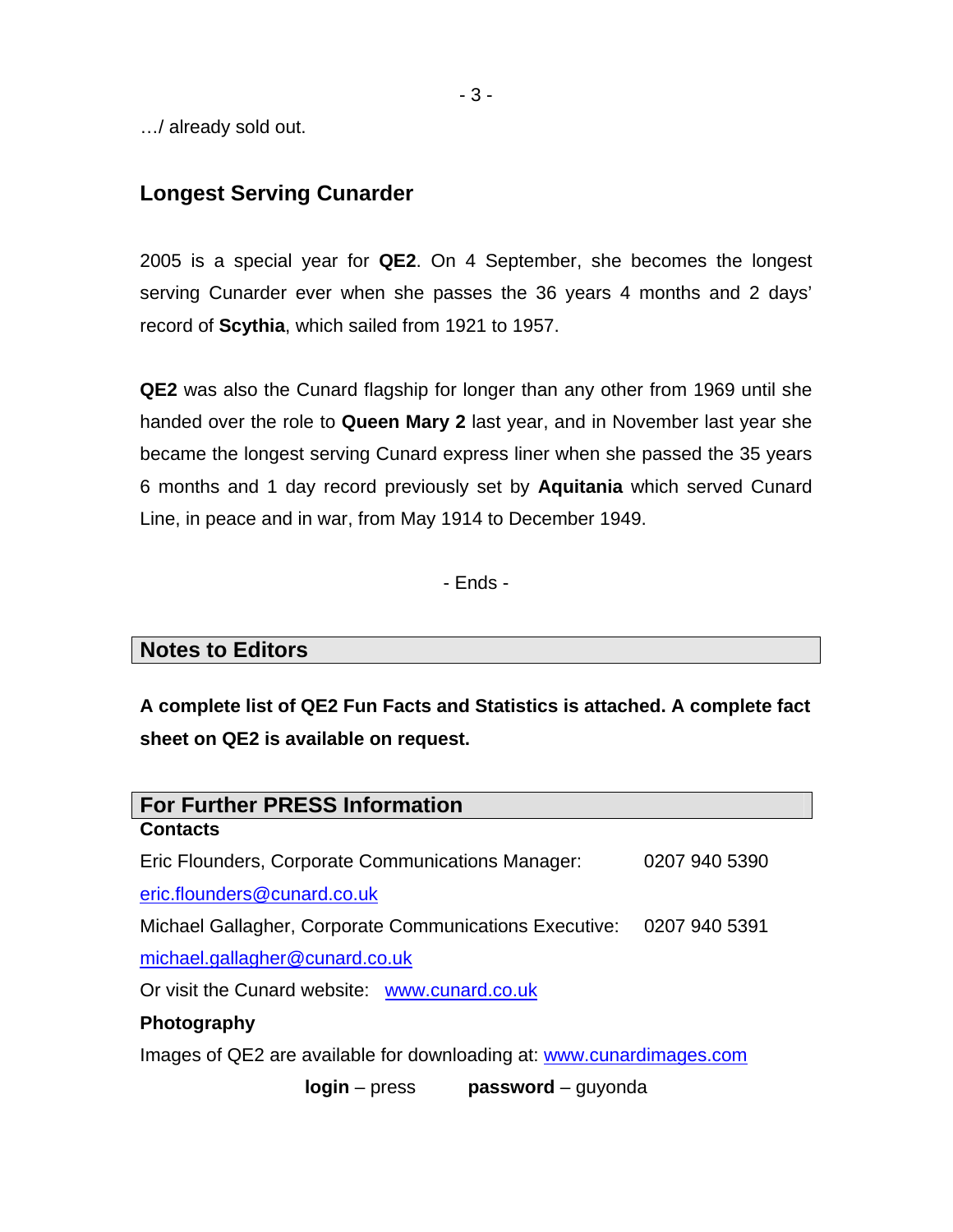# **QUEEN ELIZABETH 2 36 YEARS OF ACHIEVEMENT**

## **QE2 has…**

- completed 1,374 voyages with an average speed of 24.75 knots.
- sailed 5.3 million nautical miles that's more than any other ship ever and the equivalent of travelling to the moon and back 11.25 times and sailing around the world over230 times.
- carried almost three million passengers.
- completed 795 Atlantic crossings
- completed 23 full World Cruises
- nine diesel electric engines each the size of a double decker bus.
- the most powerful propulsion plant on a non-military vessel.
- the largest marine motors ever built.
- the largest cinema at sea (capacity 531).
- the only Synagogue at sea.
- called at New York 207 times and Southampton 641 times
- been commanded by 23 Captains.

## **QE2 is…**

- probably the most misnamed ship in the world. She is **Queen Elizabeth 2** (not Queen Elizabeth II) indicating she is the second Cunard liner named Queen Elizabeth.
- the most famous ship in operation.
- the only ship to be awarded Five Stars by the RAC.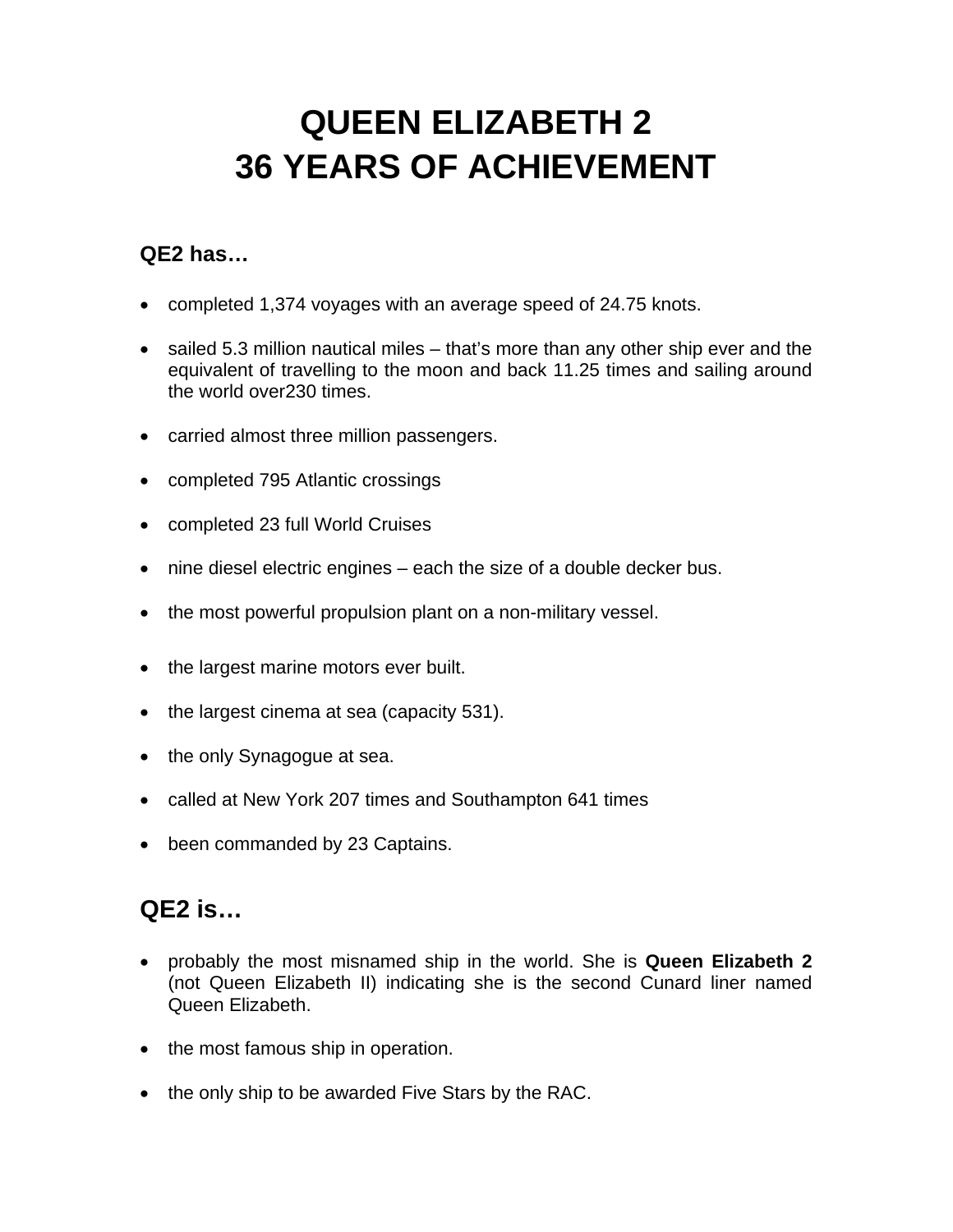- the largest consumer of caviar on earth.
- the fastest merchant ship in operation capable of speeds of up to 34 knots (cruising speed 28.5 knots).

### *Unbelievable!*

- She cost just over £29 million to build in 1969 since then Cunard has spent more than fifteen times that amount on refits and refurbishments.
- The £100 million cost of re-engining her in 1986 / 87 is the largest amount spent on such a project. Her steam turbines had taken her a total of 2,622,858 million nautical miles – the equivalent of 120 times around the world.
- On 13 June 1999, **QE2** exceeded 175,290 hours of steaming time that equates to exactly 20 years (including four leap years).
- Cunard's first ship **Britannia**, would fit into **QE2's** Grand Lounge.
- One gallon of fuel moves **QE2** 49.5 feet; with the previous steam turbine engines, one gallon of fuel moved the ship 36 feet.
- The diesel electric system produces 130,000 hp, which is the most powerful propulsion plant of any merchant ship in the world.
- **QE2** can sail backwards (full speed astern is 19 knots) faster than most cruise ships sail forwards.
- The 95 MV total power output is enough to light a city the size of Southampton.
- **QE2** sends all its used cooking oil ashore for reconstituting into animal feed.
- By the end of 2002, **QE2** had visited New York more times than any other port: 680 times followed by Southampton (598), Cherbourg (264), Port Everglades (129) and Barbados (118).
- An estimated one million turned out to see her when she called at Liverpool for the first time on Tuesday 24 July 1990.
- 277 metres of cling film is used very year, enough to go around the **Queen Elizabeth 2** nearly 731 times.